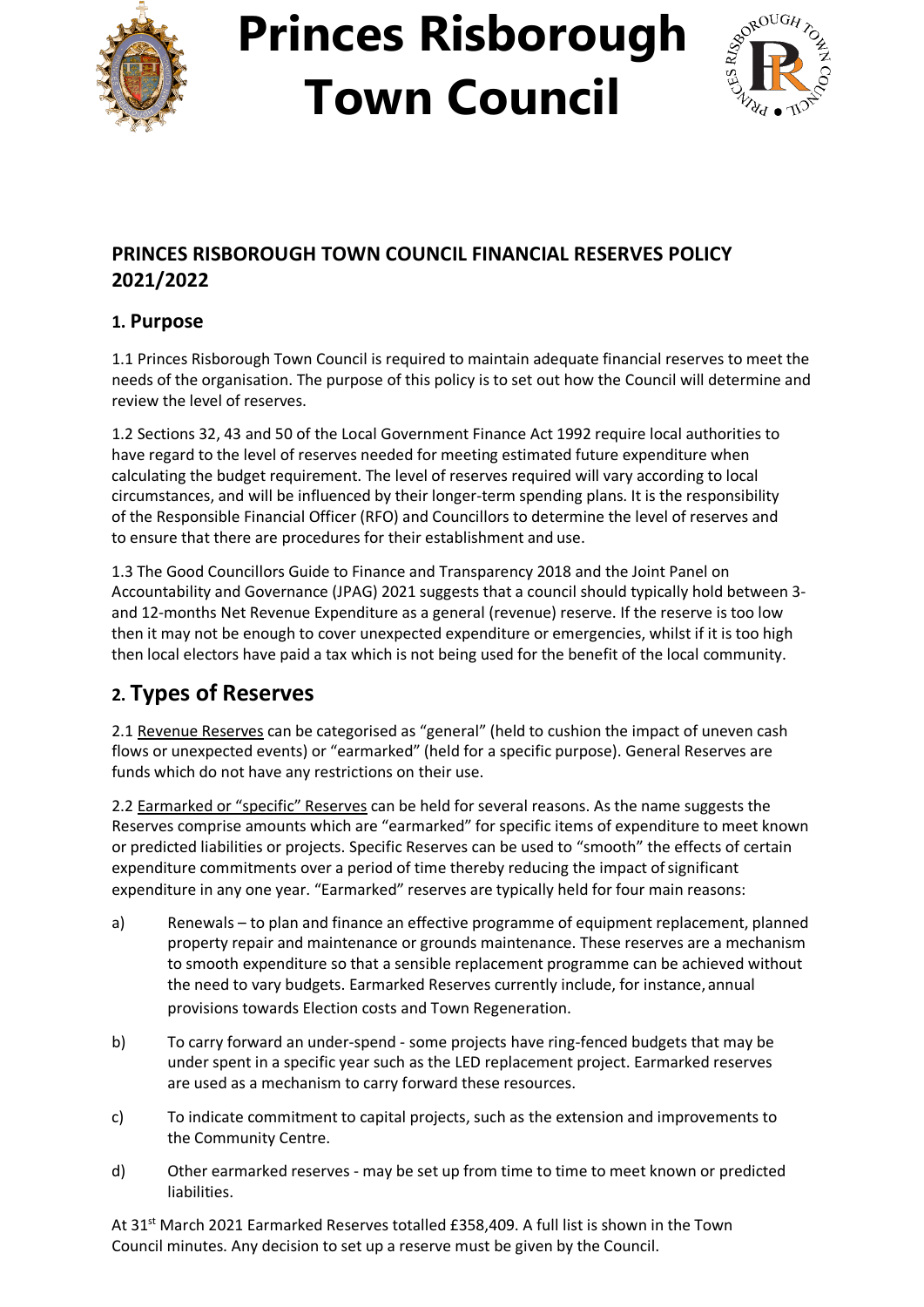

## **Princes Risborough Town Council**



0

2.3 Community Infrastructure Levy (CIL) Reserve represents the value of CIL funds passed over to the Council from the District Council, but which has yet to be spent on infrastructure items. Section 5.138A of the Governance & Accountability for Local Councils Practitioners Guide 2018 requires CIL funds to be kept in a separate reserve. At 31st March 2021 the CIL Reserve stood at £73,731.90

#### **3. Monitoring and Reviewing Reserves**

3.1 General Reserves will be reviewed at each year end in conjunction with the year's surplus or deficit being added or subtracted.

3.2 . The primary means of building General Reserves will be through an allocation from the annual budget. This will be in addition to any amounts needed to replenish reserves that have been spent in the previous year.

3.3 The level of General Reserves is a matter of judgement and so this policy does not attempt to prescribe a level. The Council must build and maintain sufficient working balances to cover the key risks it faces, as expressed in its Financial Risk Assessment.

3.4 Any decision to transfer balances from the General Reserves must be reviewed by the Finance Committee and recommended to the Full Council for formal approval.

3.5 Expenditure from Reserves is subject to compliance with the Council's Financial Regulation in the normal way.

3.6 If in extreme circumstances General Reserves were exhausted due to major unforeseen spending pressures within a particular financial year, the Council would be able to draw down from its earmarked reserves to provide short term resources.

3.7 Earmarked Reserves are established on a "needs" basis in line with anticipated requirements. Councillors review the levels and are asked to approve any additions and carry forward balances at the end of each financial year.

3.8 Reviewing the Council's Financial Risk Assessment is part of the annual budgeting by Committees and the year-end accounting procedures. Part of this process may identify planned and unplanned expenditure items and thereby indicate where specific additional reserves may need to be added to Earmarked Reserves

3.9 The CIL reserve is monitored monthly within the Council's Management Accounts. The Council must spend each tranche of CIL funds within five years of receipt. CIL Regulation 59C requires funds to be spent on the provision, improvement, replacement, operation or maintenance of infrastructure or anything else that is concerned with addressing the demands that developments place on an area.

#### **4. Principles to Assess the Adequacy of Balances and Reserves**

4.1 Professional judgement is required in making any financial assessment and the RFO can only provide advice with the help and possible guidance from Councillors and other advisory sources.

4.2 Setting the budgets is the responsibility of the individual Committees in collaboration with the RFO, reviewed by the Finance Committee and a recommendation then made to full Council for ratification and formal approval. This forms the foundation of setting the precept.